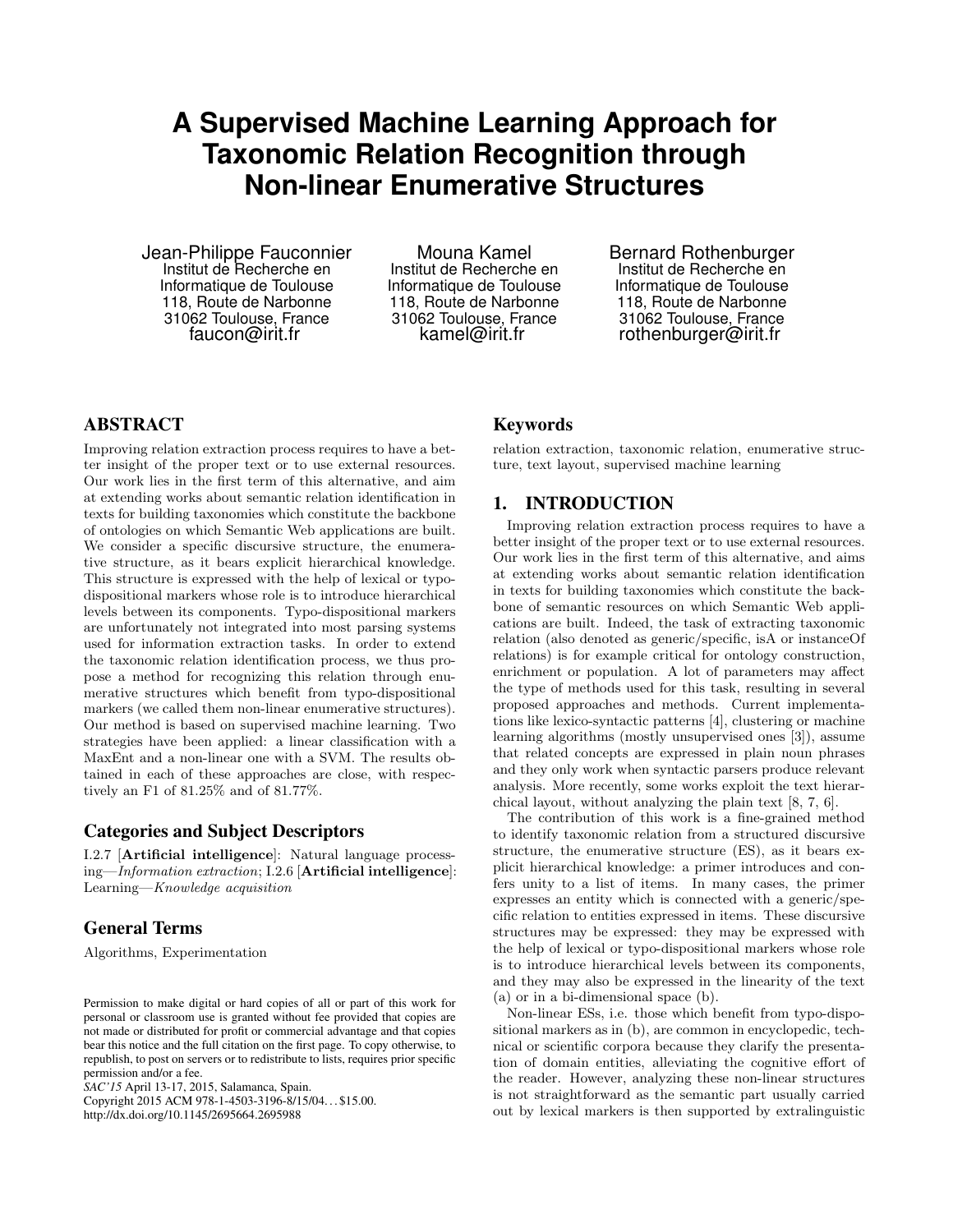markers. So far these extralinguistic markers have not been integrated into most parsing systems used for information extraction tasks. We thus propose a method for recognizing the taxonomic relation borne by non-linear ESs. Our previous work relies on formal regularities [\[5\]](#page-2-5), but it has been shown that some complex configurations and ambiguities limit the quality of such approaches. Thus, we propound hereafter a supervised machine learning approach for inferring taxonomic relations from non-linear ESs.

|       |  | (a) Shoes are mainly composed of a sole, a vamp and a |  |  |  |
|-------|--|-------------------------------------------------------|--|--|--|
| heel. |  |                                                       |  |  |  |
|       |  | $(h)$ N on anoton formed of communication and         |  |  |  |

- (b)Non-spoken forms of communication are:
	- Written language
	- Sign language
	- Whistled language
	- Non-verbal language

## 2. LEARNING TASKS

Identifying the taxonomic relation in ESs is a complex problem. Applying a non-linear method may conduct to an overfitted model, which does not generalize well on unseen data. In contrast, a linear model may have more misclassifications, but often generalizes better. We decided to apply these two strategies in order to compare them: a linear classification with a maximum entropy classifier (MaxEnt) [\[1\]](#page-2-6) and a non-linear one with a Support Vector Machine (SVM) [\[2\]](#page-2-7). Both algorithms are supervised and make the assumption that the ESs present properties, modeled by a feature vector  $x$  with  $d$  dimensions, which can be learned from a training set. In this case, each feature often supplies an additional information for identifying the relation.

In our problem, the class of ESs which bore a taxonomic relation is represented as a discrete value y and the MaxEnt provides the conditional probability that an ES falls into this class given a parameter vector  $\theta$ . On a log scale, the MaxEnt is linear in the feature space: the first term is the  $dot$  product for a given  $x$  and the second one is independent of the hold  $y(1)$ . This equivalent to a logistic regression.

$$
\log p(y = u|\mathbf{x}) = \theta_u^T \mathbf{x} - \log \sum_{v=1}^c \exp(\theta_v^T \mathbf{x})
$$
 (1)

The SVM provides a decision function which separates the dataset into two classes [\(2\)](#page-1-0). For modeling non-linear dependencies between the features of ESs, we applied a radial basis function kernel, such as  $K(\mathbf{x}, \mathbf{x}') = \exp(-\gamma ||\mathbf{x} - \mathbf{x}'||^2)$ . This provides the similarity between the x being classified and the support vector  $\mathbf{x}'$ . In the dual space, the  $\alpha$  are the Lagrange multipliers and the primal-dual relationship allows a link with  $\theta$ . The  $\gamma$  defines the sensibility of the kernel whereas the b reflects the bias term.

<span id="page-1-0"></span>
$$
f(x) = sign(\sum_{i=1}^{n} y_i \alpha_i K(\mathbf{x}, \mathbf{x}^{(i)}) + b)
$$
 (2)

Our experiments were run using the  $OpenNLP<sup>1</sup>$  $OpenNLP<sup>1</sup>$  $OpenNLP<sup>1</sup>$  library for the MaxEnt and the LIBSV $M^2$  $M^2$  implementation for the SVM. A cut-off of 100 was used for the MaxEnt and we applied a  $\gamma = 1/d$  for the SVM.

#### 3. EVALUATION

We manually built a corpus of 745 non-linear ESs extracted from 168 French Wikipedia pages. Indeed, Wikipedia is a goldmine of information since each page describes properties of a single entity. Furthermore, those properties are often expressed through non-linear enumerative structures.

In a guideline, we specified an annotation task in two steps: (i) for a given ES, the annotator had to characterize the relation as ontological or not, and (ii) if the ES bore an ontological relation, the annotator had to specify whether this relation was taxonomic or not. The distribution of this annotated corpus is reported in table [1.](#page-1-3)

Then, this corpus has been pre-processed for the learning tasks. Morphological and syntactic information have been added using the dependency parser Talismane [\[9\]](#page-2-8). 599 of the ESs were randomly chosen to constitute the development set (dev set), and the remaining 146 were used for the test set (test set). The whole corpus is available and can be used under the terms of the Creative Commons license<sup>[3](#page-1-4)</sup>.

Table 1: Distribution of the annotated corpus

<span id="page-1-3"></span>

| l'ype          |              | Obs. | Cover. |
|----------------|--------------|------|--------|
| Ontological    | Taxonomic    | 464  | 62.3%  |
|                | nonTaxonomic | 81   | 10.9%  |
| nonOntological |              | 200  | 26.8%  |
| Corpus         |              | 745  | 100%   |

We propose two binary classification tasks T\_Taxo1 and T\_Taxo2, for which we first conducted a feature selection through a Pearson's correlation. The two tasks classify an ES as taxonomic or not. The difference is that T\_Taxo2 first implements an auxiliary binary classification task which classifies an ES as ontological or not, this first classification then being considered as an additional feature.

Except for this auxiliary classification, the set of features is the same for the two tasks. We distinguish two families of features: the first one is applied on the primer and the items of an ES, the second one concerns only the primer. The main features are summarized in the table [2.](#page-1-5)

<span id="page-1-5"></span>Table 2: Feature set description

| General Features  | Description                      |
|-------------------|----------------------------------|
| POS               | The presence of a part of speech |
|                   | in the primer or in the items    |
| Start/End         | The first or last part of speech |
|                   | in the primer or in the items    |
| Plural            | Boolean indicating the pres-     |
|                   | ence of a plural noun            |
| Form              | The number of tokens and the     |
|                   | number of sentences              |
| Primer's features |                                  |
| Marker            | Boolean indicating the pres-     |
|                   | ence of a relational marker      |
| Syntactic         | Boolean indicating if the last   |
|                   | sentence is not syntactically    |
|                   | complete, i.e. it ends with      |
|                   | a subordinating conjunction, a   |
|                   | preposition, a verb, etc.        |
| Punctuation       | Returns the last punctuation     |

<span id="page-1-4"></span> $^3$ <http://www.github.com/jfaucon/LARAt>

<span id="page-1-1"></span><sup>1</sup> <http://opennlp.apache.org/>

<span id="page-1-2"></span> $^{2}$ <http://www.csie.ntu.edu.tw/~cjlin/libsvm/>